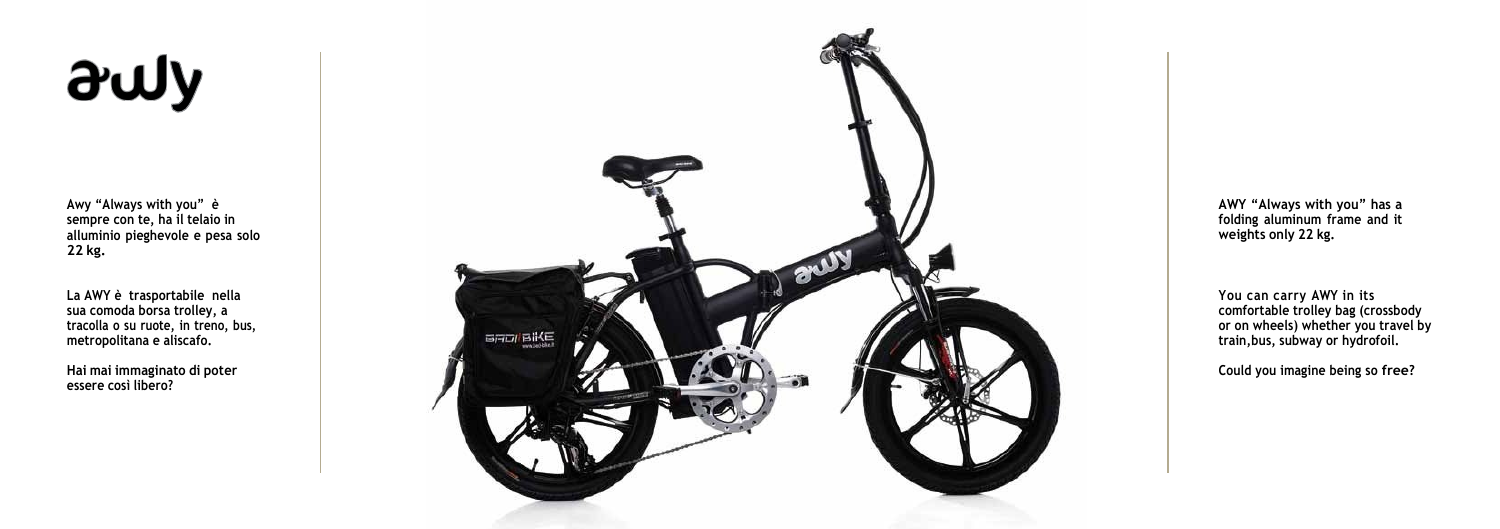

**AWY 250W** € **1.237,00** + Iva € 1.510,00 Iva inclusa



## awy

Motore 8 Fun BPM II 500W e batteria 48V 13 Ah con celle Samsung certificate € **1.598,00** + Iva € 1.950,00 Iva inclusa

**AWY 500W** R (Solo per utilizzo in luoghi privati)

Borsa per il trasporto a tracolla o su ruote (trolley) pieghevole e alloggiabile sul portapacchi posteriore della bici € 90,80 + Iva

**AWY 250W** € **1.237,00** + VAT

**AWY 500W** R (Only for use in private places)

8 Fun BPM II 500W motor and 48V 13 Ah battery, with Samsung certified cells € **1.598,00** + VAT

Bag for on shoulder or on wheels transport (trolley) that can be folded and placed on the bike rear rack € 90,80 + VAT

The prices do not include VAT and transport.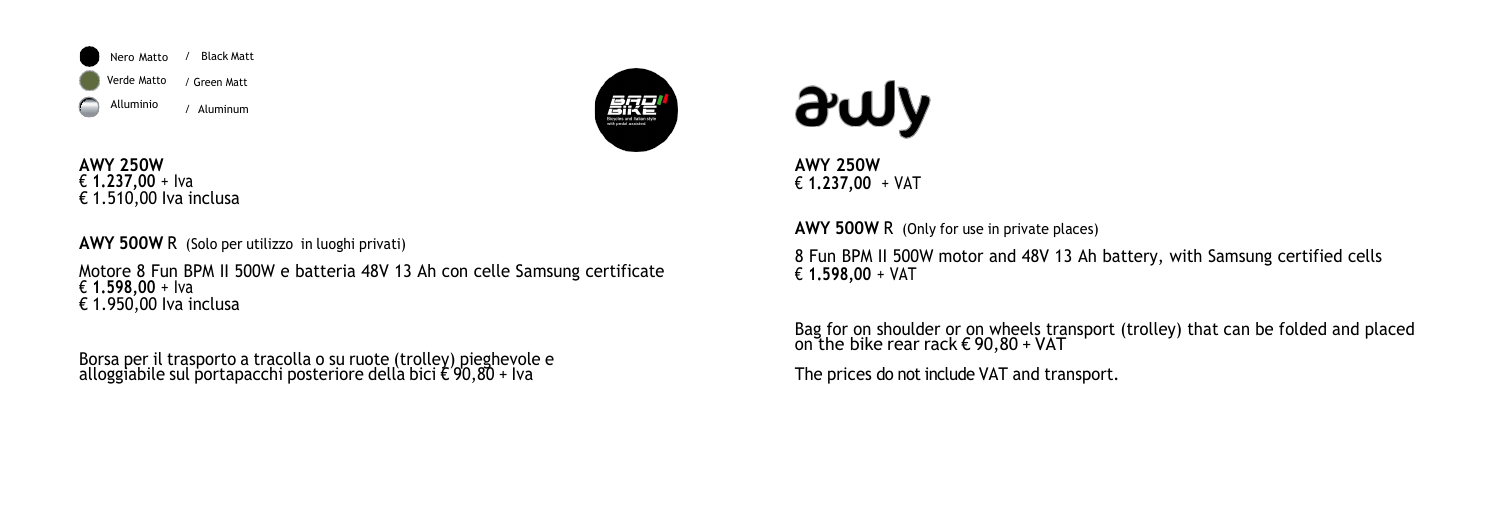

**Awy, la piccola pieghevole Bad -Bike**

**Awy, the small , foldable Bad -Bike**



**Borsa per il trasporto a tracolla o su ruote (trolley)**

**Bag for on shoulder or on wheels transport (trolley), it can be folded and placed on the bike rear rack**



Folded bike measures 90 x 50 cm. h 60 cm.